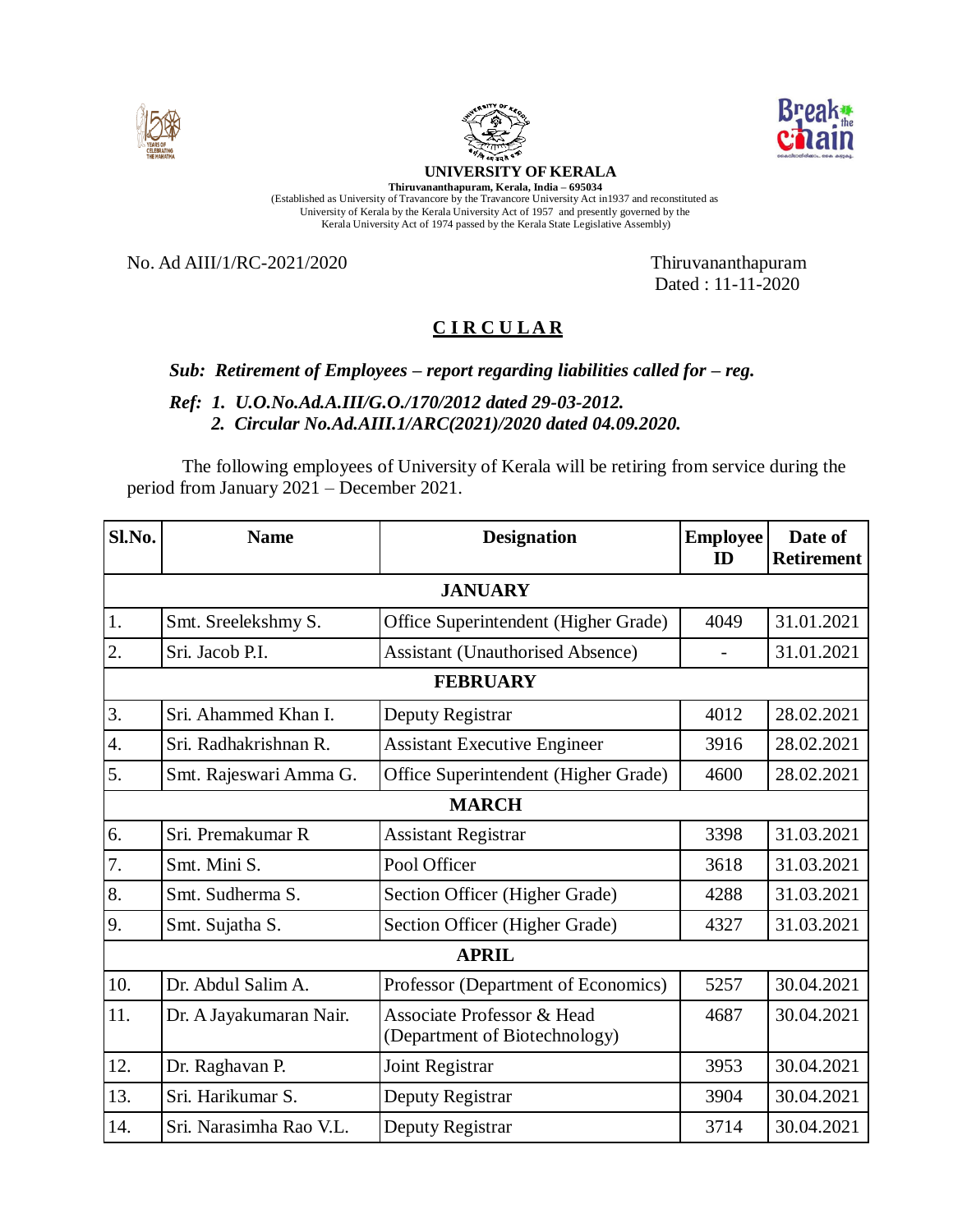| 15. | Smt. Sabitha M.S.                           | Deputy Registrar                                                                                                      | 4105 | 30.04.2021 |
|-----|---------------------------------------------|-----------------------------------------------------------------------------------------------------------------------|------|------------|
| 16. | Smt. Sreekala R.                            | Deputy Registrar                                                                                                      | 3893 | 30.04.2021 |
| 17. | Smt. Susy Mole K.S.                         | <b>Assistant Registrar (Higher Grade)</b>                                                                             | 4183 | 30.04.2021 |
| 18. | Smt. Bindu R.                               | <b>Assistant Registrar</b>                                                                                            | 4205 | 30.04.2021 |
| 19. | Smt. Sunaja K.                              | <b>Assistant Librarian Gr.I</b><br>Kerala University Library                                                          | 4473 | 30.04.2021 |
| 20. | Smt. Anjali Suseela.                        | Section Officer (Higher Grade)                                                                                        | 4414 | 30.04.2021 |
| 21. | Smt. Raji.V.K.                              | Office Superintendent (Higher Grade)                                                                                  | 4589 | 30.04.2021 |
| 22. | Smt. Jayamma K.K.                           | Office Superintendent (Higher Grade)                                                                                  | 3852 | 30.04.2021 |
| 23. | Smt. Sheela R.K.                            | Assistant                                                                                                             | 4649 | 30.04.2021 |
|     |                                             | <b>MAY</b>                                                                                                            |      |            |
| 24. | Dr. Mohanachandran Nair P. Professor & Head | (Department of Demography)<br>(Director in -charge, Population<br><b>Research Centre)</b>                             | 3729 | 31.05.2021 |
| 25. | Dr. Asha V.                                 | Professor<br>(School of Distance Education)                                                                           | 4246 | 31.05.2021 |
| 26. | Dr. Subhash Peter M.C.                      | Professor (Department of Zoology)                                                                                     | 4808 | 31.05.2021 |
| 27. | Dr. Sreela Raj N.R.                         | Joint Registrar                                                                                                       | 3689 | 31.05.2021 |
| 28. | Smt. Sunitha S.J.                           | Joint Registrar                                                                                                       | 3600 | 31.05.2021 |
| 29. | Smt. Usha Devi T.K.                         | Joint Registrar                                                                                                       | 3557 | 31.05.2021 |
| 30. | Smt. Renuka A.R.                            | Deputy Registrar                                                                                                      | 3602 | 31.05.2021 |
| 31. | Smt. Maheswari P.                           | Deputy Registrar                                                                                                      | 3858 | 31.05.2021 |
| 32. | Smt. Anitha D.                              | Deputy Registrar                                                                                                      | 3943 | 31.05.2021 |
| 33. | Sri. Aswini Kumar C.                        | Deputy Registrar                                                                                                      | 4084 | 31.05.2021 |
| 34. | Sri. Sunil N.                               | Deputy Registrar                                                                                                      | 3974 | 31.05.2021 |
| 35. | Sri. Lawrence P.J.                          | Deputy Registrar                                                                                                      | 4114 | 31.05.2021 |
| 36. | Dr. Ajikumari T.                            | <b>Assistant Librarian</b><br>(Senior Scale – UGC)<br>(University Librarian in charge)<br>(Kerala University Library) | 3931 | 31.05.2021 |
| 37. | Smt. Sheeja B.S.                            | Assistant Librarian (UGC)<br>Kerala University Library                                                                | 4153 | 31.05.2021 |
| 38. | Smt. Bindu T.                               | <b>Assistant Registrar</b>                                                                                            | 4209 | 31.05.2021 |
| 39. | Smt. Anjali Gopinath L.                     | <b>Assistant Registrar</b>                                                                                            | 4169 | 31.05.2021 |
| 40. | Smt. Supriya G.                             | <b>Assistant Registrar</b>                                                                                            | 4277 | 31.05.2021 |
| 41. | Sri. Premkumar T.                           | <b>Assistant Librarian Grade I</b>                                                                                    | 4138 | 31.05.2021 |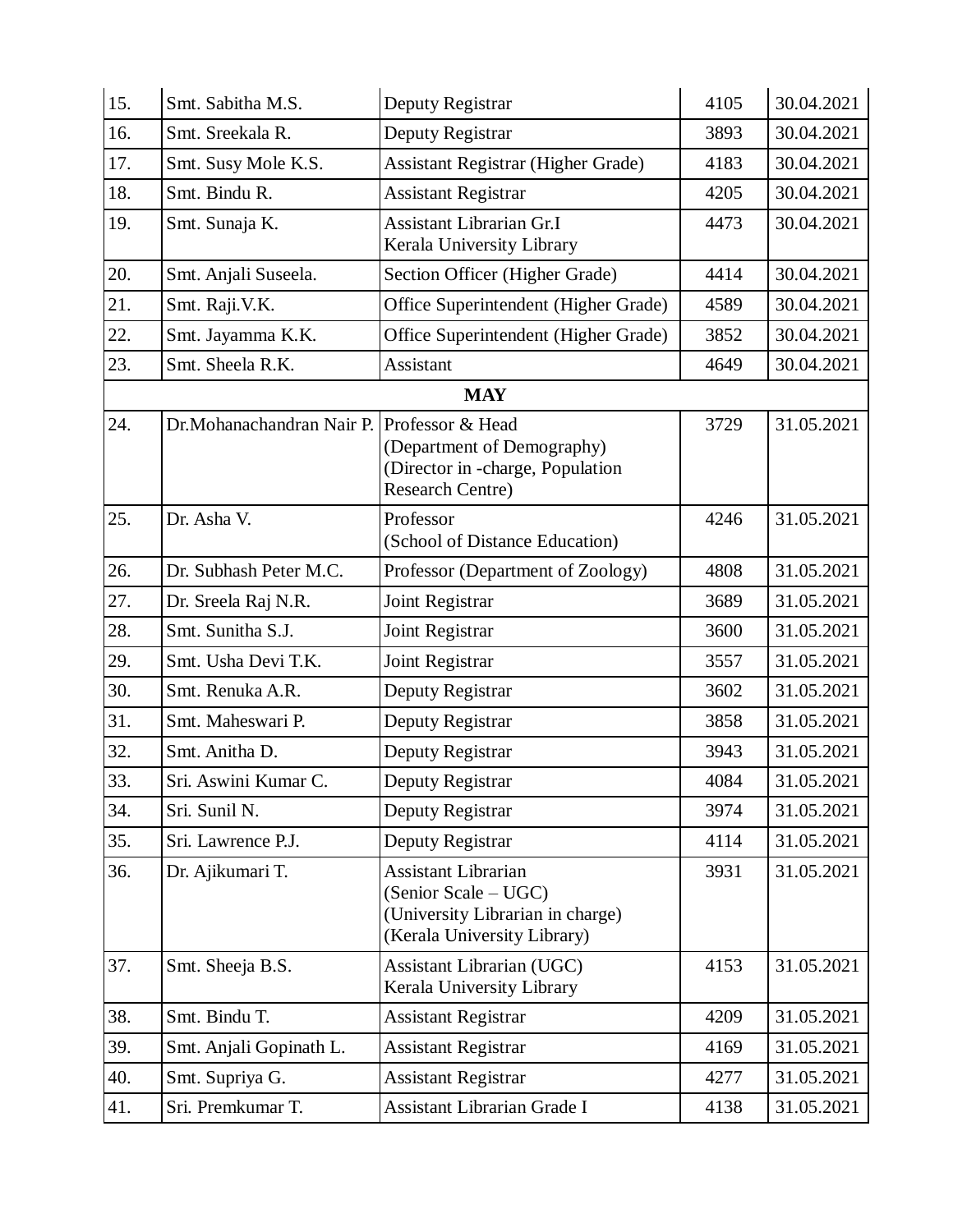|                                  |                                | Kerala University Library                                       |      |            |  |  |  |
|----------------------------------|--------------------------------|-----------------------------------------------------------------|------|------------|--|--|--|
| 42.                              | Smt. Jayasree S.               | <b>Assistant Librarian Grade I</b><br>Kerala University Library | 4437 | 31.05.2021 |  |  |  |
| 43.                              | Sri. Dileep S.S.               | <b>Assistant Engineer</b>                                       | 4050 | 31.05.2021 |  |  |  |
| 44.                              | Sri. Ashok N.                  | Section Officer (Under Suspension)                              | 3939 | 31.05.2021 |  |  |  |
| 45.                              | Sri. Vijayakumar P.S.          | Section Officer (Higher Grade)                                  | 4271 | 31.05.2021 |  |  |  |
| 46.                              | Sri. Radhakrishnan I.S.        | Section Officer (Higher Grade)                                  | 4323 | 31.05.2021 |  |  |  |
| 47.                              | Sri. Pradeep Kumar G.          | Section Officer (Higher Grade)                                  | 4542 | 31.05.2021 |  |  |  |
| 48.                              | Smt. Meena K.R.                | Section Officer (Higher Grade)                                  | 4445 | 31.05.2021 |  |  |  |
| 49.                              | Sri. Baby John T.              | Section Officer (Higher Grade)                                  | 4344 | 31.05.2021 |  |  |  |
| 50.                              | Smt. Vasanthakumari<br>Amma A. | Office Superintendent (Higher Grade)                            | 4587 | 31.05.2021 |  |  |  |
| 51.                              | Smt. Devika Rani. N.S.         | Office Superintendent (Higher Grade)                            | 3860 | 31.05.2021 |  |  |  |
| 52.                              | Smt. Elsy P.U.                 | Office Superintendent (Higher Grade)                            | 3991 | 31.05.2021 |  |  |  |
| 53.                              | Sri. Gopakumar G.              | <b>Section Officer</b>                                          | 3847 | 31.05.2021 |  |  |  |
| 54.                              | Sri. Gopinadhan S.             | <b>Store Keeper</b>                                             | 3823 | 31.05.2021 |  |  |  |
| 55.                              | Sri. Hussain Kunju A.          | <b>Assistant Security Officer</b>                               | 4778 | 31.05.2021 |  |  |  |
| 56.                              | Sri. Satheesh Kumar N.         | Electrician Grade I                                             | 4665 | 31.05.2021 |  |  |  |
| 57.                              | Sri. Vijayan B.                | <b>Security Guard</b>                                           | 5206 | 31.05.2021 |  |  |  |
| 58.                              | Sri. Ebrahimkutty O.M.         | <b>Security Guard</b>                                           | 5198 | 31.05.2021 |  |  |  |
| 59.                              | Smt. Chandrika N.              | <b>Clerical Assistant</b>                                       | 4684 | 31.05.2021 |  |  |  |
|                                  |                                | <b>JUNE</b>                                                     |      |            |  |  |  |
| 60.                              | Smt. Priya Surendran.          | Deputy Registrar                                                | 3718 | 30.06.2021 |  |  |  |
| 61.                              | Smt. Uma S.Tampi.              | Section Officer (Higher Grade)                                  | 4469 | 30.06.2021 |  |  |  |
|                                  |                                | <b>JULY</b><br>- No Retirement                                  |      |            |  |  |  |
| <b>AUGUST</b><br>- No Retirement |                                |                                                                 |      |            |  |  |  |
|                                  |                                | <b>SEPTEMBER</b> - No Retirement                                |      |            |  |  |  |
| <b>OCTOBER</b>                   |                                |                                                                 |      |            |  |  |  |
| 62.                              | Smt. Meera J Rahul.            | Deputy Registrar                                                | 3958 | 31.10.2021 |  |  |  |
| <b>NOVEMBER</b>                  |                                |                                                                 |      |            |  |  |  |
| 63.                              | Dr. Anjana Shankar.            | <b>Section Officer</b>                                          | 4383 | 30.11.2021 |  |  |  |
| 64.                              | Sri. Nagappan K.               | <b>Security Guard</b>                                           | 5208 | 30.11.2021 |  |  |  |
| <b>DECEMBER</b>                  |                                |                                                                 |      |            |  |  |  |
| 65.                              | Smt. Renuka S.                 | <b>Assistant Registrar</b>                                      | 4225 | 31.12.2021 |  |  |  |